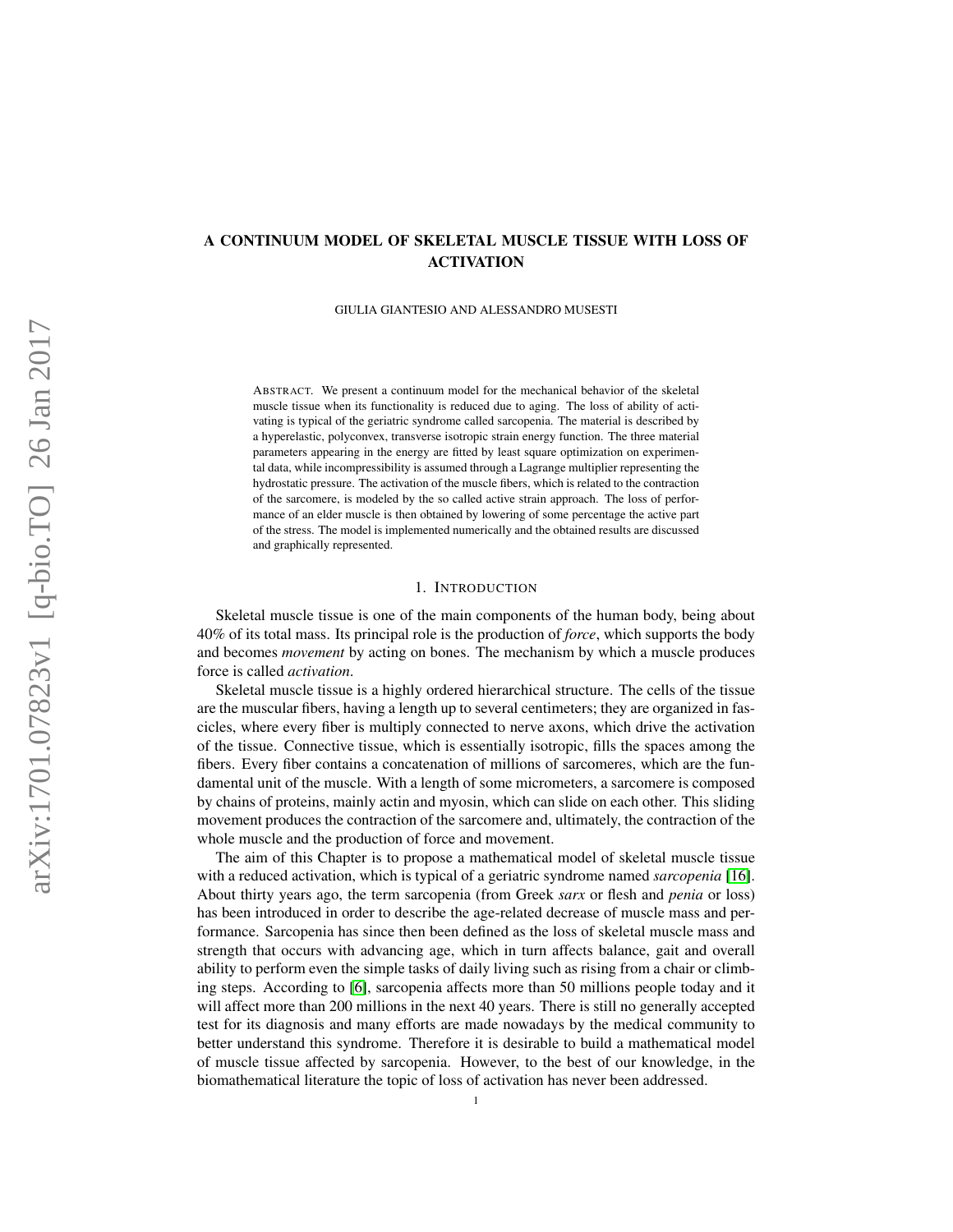In order to use the valuable tools of Continuum Mechanics, during the last decades the skeletal muscle tissue has been often modeled as a continuum material [\[7,](#page-15-2) [11,](#page-15-3) [4,](#page-15-4) [5\]](#page-15-5), which is usually assumed to be transversely isotropic and incompressible. The former assumption is motivated by the alignment of the muscular fibers, while the latter is ensured by the high water content of the tissue (about 75% of the total volume). Moreover, in view of some experimental tests, the material is assumed to be nonlinear and viscoelastic. Focusing our attention only on the steady properties of the tissue, here we neglect the viscous effects and we set in the framework of hyperelasticity.

In the model that we propose, there are three constitutive prescriptions: one for the hyperelastic energy when the tissue is not active (*passive energy*), one for the activation and one for the loss of performance. As far as the passive part is concerned, we assume an exponential stress response of the material, which is customary in biological tissues. The particular form that we choose, being a slight simplification of the one proposed in [\[7\]](#page-15-2), has the advantage of being polyconvex and coercive, giving mathematical soundness to the model and stability to the numerical simulations.

A recent and very promising way to describe the activation is the *active strain* approach, where the extra energy produced by the activation mechanism is encoded in a multiplicative decomposition of the deformation gradient in an elastic and an active part (see Section [2.2\)](#page-5-0). Unlike the classical *active stress* approach, in which the active part of the stress is modeled in a pure phenomenological way and a new term has to be added to the passive energy, the active strain method does not change the form of the elastic energy, keeping in particular all its mathematical properties. Moreover, at least in the case of skeletal muscles, the active strain approach seems to be more adherent to the physiology of the tissue, in the sense that at the molecular level the production of force is actually given by a deformation of the material, thanks to the contraction of the sarcomeres. The active part of the deformation gradient is a mathematical representation of such a contraction. The multiplicative decomposition of the deformation gradient has been applied to an active striated muscle in [\[18,](#page-15-6) [12\]](#page-15-7). However, this decomposition involves only a part of the whole elastic energy, which is written as the sum of two terms for the case of a fiber-reinforced material. As far as we know, the active strain approach has never been previously applied to the whole elastic energy of a skeletal muscle tissue. As a drawback, the active strain approach can be a source of some technical difficulties; for instance, in our case fitting the model on the experimental data is not so simple, see eq. [\(13\)](#page-10-0).

Furthermore, we consider the loss of performance, which is one of the novelties of our model. Unfortunately, there are no experimental data on the elastic properties of a sarcopenic muscle tissue, at least to our knowledge; hence we adopt the naive strategy of reducing the active part of the stress (which is the difference between the stress of the material with and without activation) by a given percentage, represented by the damage parameter *d* (see Section [3.2\)](#page-10-1). In this way, there is a single parameter in the model which concisely accounts for any effect of the disease.

The proposed model can be numerically implemented using finite element methods. In Section [4](#page-10-2) we present some results obtained using FEniCS, an open source collection of Python libraries. Actually, we consider a cylindrical geometry with radial symmetry, so that the numerical domain is two-dimensional and the computational cost is reduced. As far as the boundary conditions are concerned, we prescribe the displacement on the bases of the cylinder and let the lateral surface traction-free. Such simulations show that the experimental results of [\[10\]](#page-15-8) on the passive and active stress-strain healthy curves, obtained *in vivo* from a tetanized tibialis anterior of a rat, can be well reproduced by our model.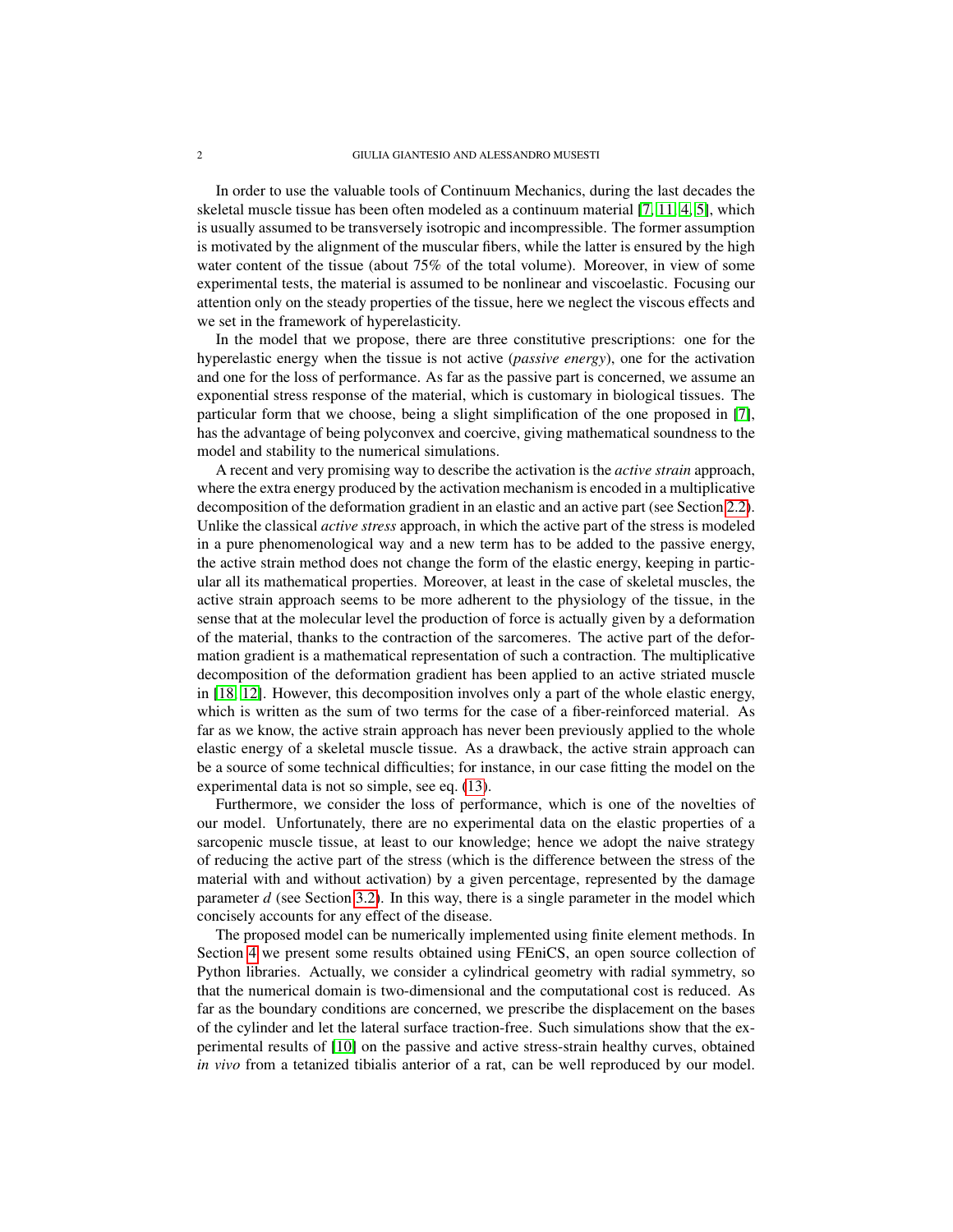Further, the behavior of the tissue when *d* increases is analyzed. An ongoing task is to perform a finite element implementation of the model when generic loads are applied, and to consider a realistic three-dimensional muscle mesh. We are now developing a truly hyperelastic model, where the expression of the stress takes into account also the dependence of the activation on the deformation gradient. Actually, in this chapter the stress is computed as the derivative of the hyperelastic energy keeping the active part of the deformation gradient fixed.

In the future, it will be very interesting to find some connections between the damage percentage (the parameter *d*) and other physiological quantities, such as the mass of the muscular tissue or the neuronal activity. Another important topic will be the application of some homogenization techniques in order to deduce an improved constitutive equation for the skeletal muscle starting from its microstructure.

## 2. CONSTITUTIVE MODEL

Skeletal muscle tissue is characterized by densely packed muscle fibers, which are arranged in fascicles. Filling the spaces between the fibers and fascicles, connective tissue surrounds the muscle and it is responsible of the elastic recoil of the muscle to elongation. Besides a large amount of water, the fibers themselves contain titin, actin and myosin filaments. The latter two sliding elements form the actual contractile component of the muscle, which is called *sarcomere*. Since the fibers locally follow a predominant unidirectional alignment, transverse isotropy with respect to that main direction can be assumed. We hence begin by modelling the skeletal muscle tissue as a transversely isotropic nonlinear hyperelastic material with principal direction m, which follows the alignment of the muscle fibers.

2.1. Passive model. Let F denote the deformation gradient tensor,  $C = F^T F$  the right Cauchy-Green tensor and  $M = m \otimes m$  the so called *structural tensor*. If  $\Omega$  denotes the reference configuration occupied by the muscle, we describe its passive behavior by choosing a hyperelastic strain energy function

<span id="page-2-0"></span>
$$
\int_{\Omega} W(\mathbf{C}) dV,
$$

where the strain energy density is of the form

(1) 
$$
W(\mathbf{C}) = \frac{\mu}{4} \left\{ \frac{1}{\alpha} \left[ e^{\alpha(I_p - 1)} - 1 \right] + K_p - 1 \right\},
$$

with

<span id="page-2-1"></span>
$$
I_p = \frac{w_0}{3} tr(C) + (1 - w_0) tr(CM), \ \ K_p = \frac{w_0}{3} tr(C^{-1}) + (1 - w_0) tr(C^{-1}M).
$$

Here  $\mu$  is an elastic parameter and  $\alpha$  and  $w_0$  are positive dimensionless material parameters. The generalized invariants  $I_p$  and  $K_p$  are given by a weighted combination of the isotropic and anisotropic components; in particular,  $w_0$  measures the ratio of isotropic tissue constituents and  $1 - w_0$  that of muscle fibers. Moreover, the term tr(**CM**) represents the squared stretch in the direction of the muscle fiber and is thus associated with longitudinal fiber properties, while the term tr $(C^{-1}M)$  describes the change of the squared cross-sectional area of a surface element which is normal to the direction m in the reference configuration and thus relates to the transverse behavior of the material [\[20,](#page-15-9) [9\]](#page-15-10) (see Fig. [2\)](#page-4-0).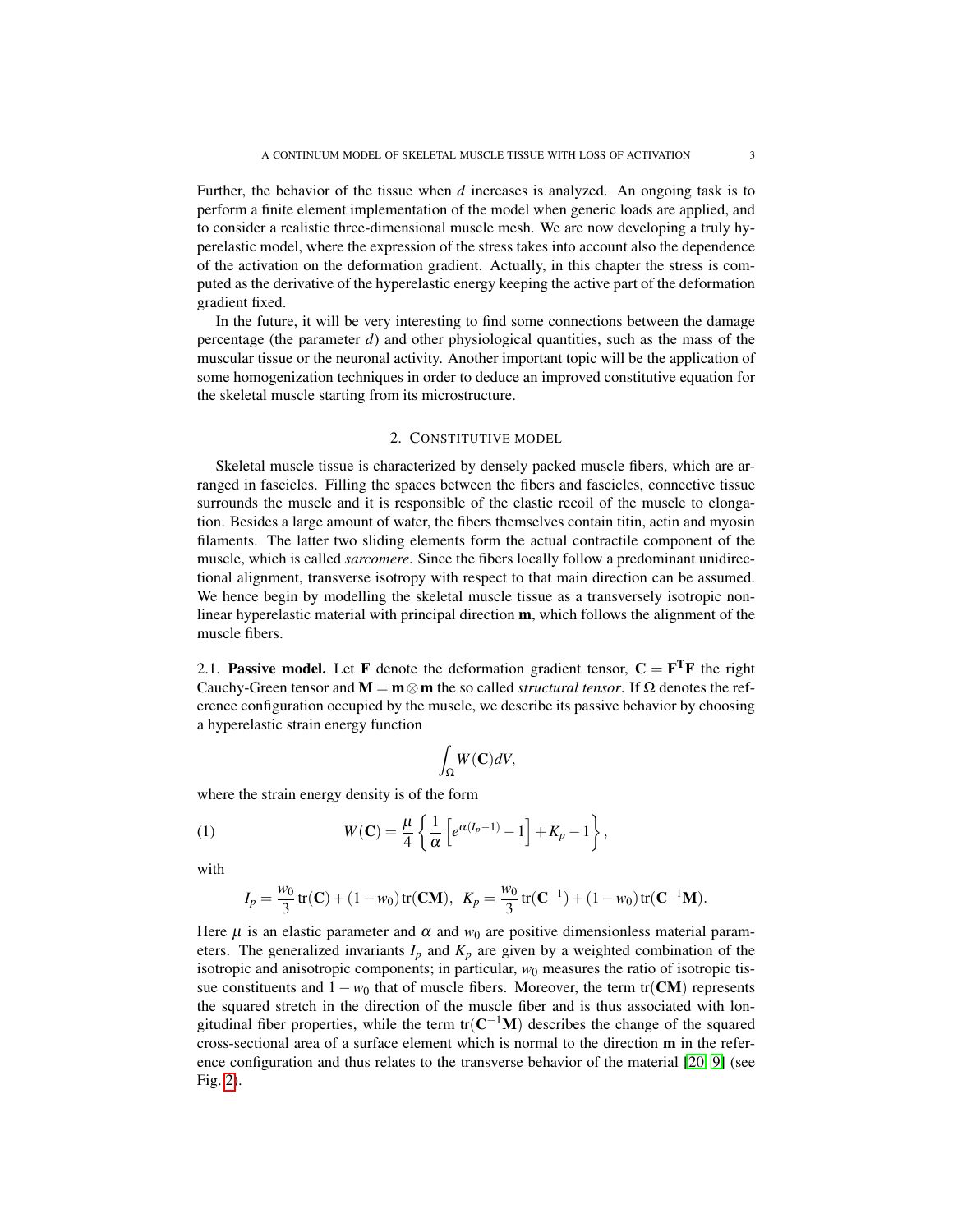| $\mu$ [kPa] | $\alpha$ [-] | $w_0$ [-] |
|-------------|--------------|-----------|
| 0.1599      | 19.35        | 0.7335    |

TABLE 1. Material parameters of the passive model.

One of the mathematical features of the energy density [\(1\)](#page-2-0) is that it is polyconvex and coercive [\[8,](#page-15-11) [20\]](#page-15-9), hence the equilibrium problem with mixed boundary conditions is well posed.

We remark that C is the identity tensor I in the reference configuration, so that  $I_p =$  $K_p = 1$ , *i.e.* we have the energy- and stress-free state of the passive muscle tissue (see [\[8\]](#page-15-11)).

The high content of water is responsible of the nearly incompressible behavior which is experimentally reported for muscle fibers, so that we can assume

$$
(2) \t\t det C = 1.
$$

As is customary in hyperelasticity, the first Piola-Kirchhoff stress tensor, known as *nominal stress tensor*, can be directly computed by differentiating the strain energy function:

<span id="page-3-1"></span>
$$
(3\mathbf{P} = \frac{\partial W}{\partial \mathbf{F}} - p\mathbf{F}^{-T} = 2\mathbf{F}\frac{\partial W}{\partial \mathbf{C}} - p\mathbf{F}^{-T} =
$$
  
=  $\frac{\mu}{2}\mathbf{F}\left\{e^{\alpha(I_p-1)}\left[\frac{w_0}{3}\mathbf{I} + (1-w_0)\mathbf{M}\right] - \mathbf{C}^{-1}\left[\frac{w_0}{3}\mathbf{I} + (1-w_0)\mathbf{M}\right]\mathbf{C}^{-1}\right\} - p\mathbf{F}^{-T},$ 

where  $p$  is a Lagrange multiplier associated with the hydrostatic pressure which results from the incompressibility constraint [\(2\)](#page-2-1).

The material parameters of the model can be obtained from real data. More precisely, concerning the elastic parameter  $\mu$ , we use the value given in [\[7\]](#page-15-2), while the other two parameters have been obtained by least squares optimization using the experimental data by Hawkins and Bey [\[10\]](#page-15-8) about the stretch response of a tetanized *tibialis anterior* of a rat (see Fig. [1\)](#page-3-0). In Table [2.1](#page-3-1) we furnish the values of the parameters.



<span id="page-3-0"></span>FIGURE 1. Comparison of the passive model in uniaxial tension with the experimental data of a rat tibialis anterior muscle reported in [\[10\]](#page-15-8).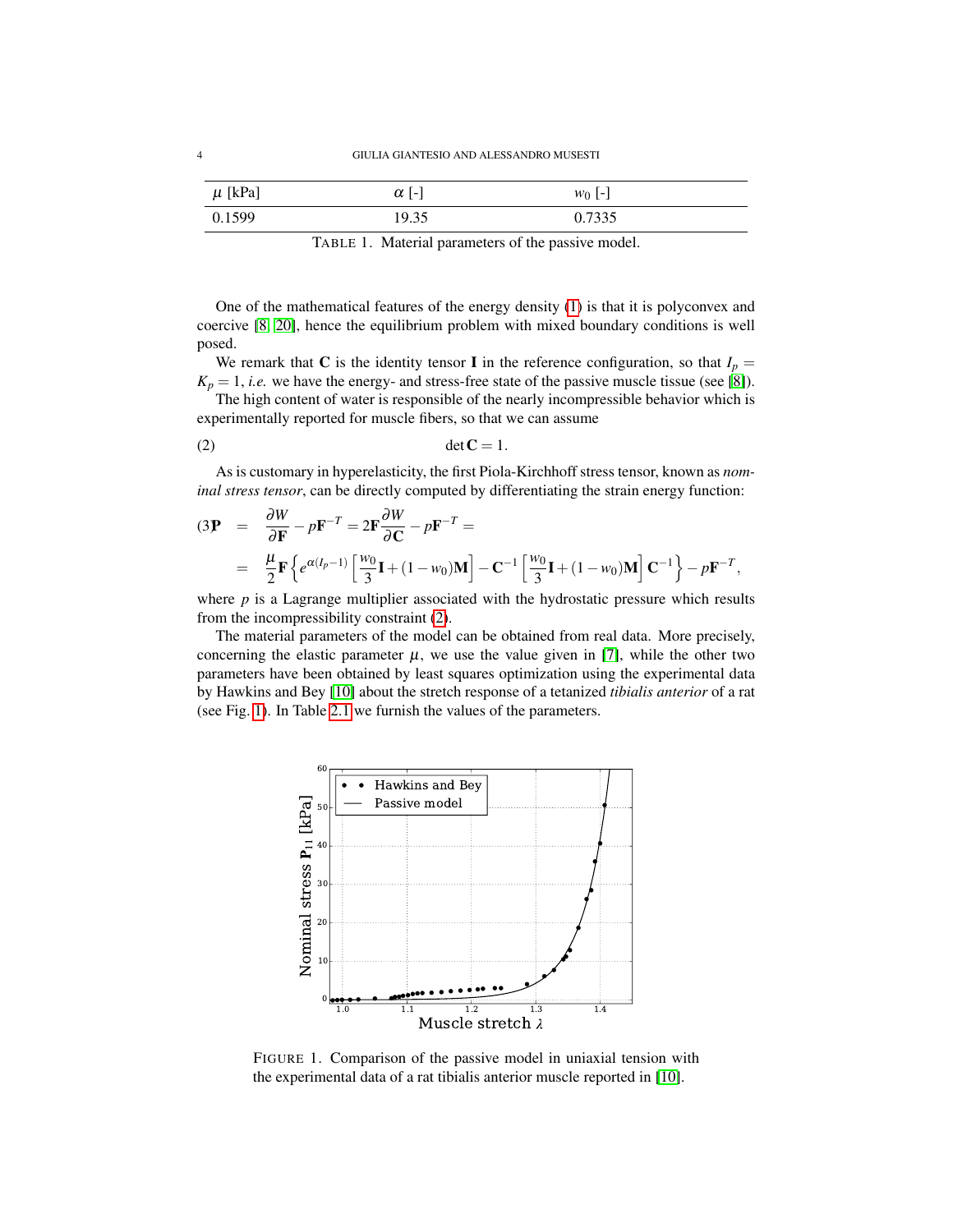

<span id="page-4-0"></span>FIGURE 2. Transversely isotropic behavior of the model.

We remark that the strain energy function [\(1\)](#page-2-0) is a slight simplification of the one pro-posed by Ehret, Böl and Itskov in [\[7\]](#page-15-2):

(4) 
$$
W_{\text{EBI}}(\mathbf{C}) = \frac{\mu}{4} \left\{ \frac{1}{\alpha} \left[ e^{\alpha(I_p - 1)} - 1 \right] + \frac{1}{\beta} \left[ e^{\beta(K_p - 1)} - 1 \right] \right\},
$$

where  $\alpha = 19.69$ ,  $\beta = 1.190$ ,  $w_0 = 0.7388$ . Actually, our simplification consists in linearizing the term related to  $K_p$ , which describes the transverse behavior. This is motivated by the fact that the parameter  $\beta$  is much smaller than  $\alpha$ . In Fig. [3](#page-4-1) we can see the comparison between the nominal stress in the direction of the stretch of the two models when the muscle fibers are elongated in their direction.



<span id="page-4-1"></span>FIGURE 3. Comparison between the passive stress here proposed and the one studied in [\[7\]](#page-15-2) during uniaxial tension along the fibers.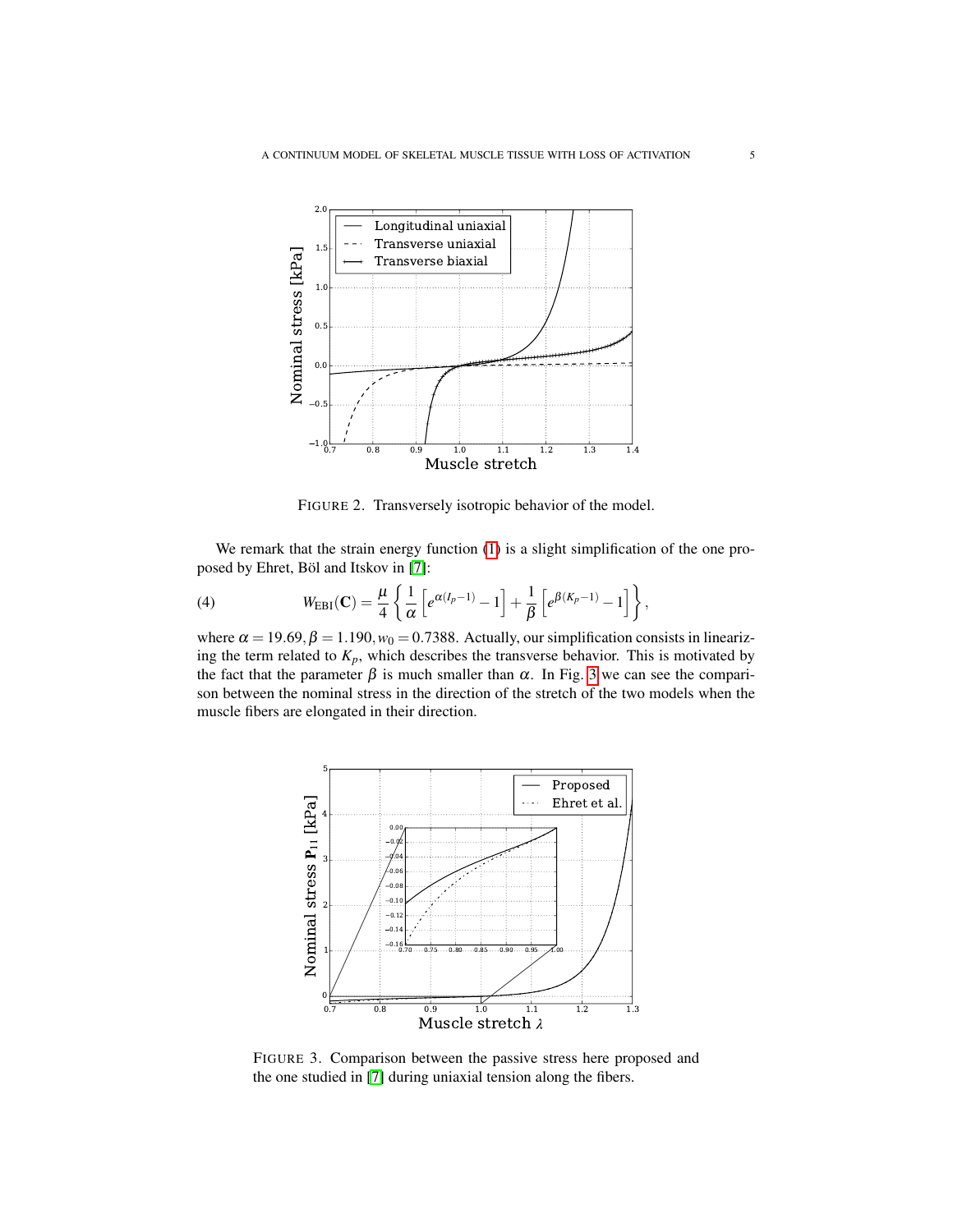<span id="page-5-0"></span>2.2. Active model. One of the main features of the skeletal muscle tissue is its ability of being voluntarily activated. Skeletal muscles are activated through electrical impulses from motor nerves; the activation triggers a chemical reaction between the actin and myosin filaments which produces a sliding of the molecular chains, causing a contraction of the muscle fibers.

During the last decades, many authors tried to mathematically model the process of activation, mainly with two different approaches (for a review see [\[2\]](#page-14-0)). The most famous approach followed in the literature is called *active stress* and it consists in adding an extra term to the stress, which accounts for the contribution given by the activation (see for example [\[15,](#page-15-12) [3,](#page-14-1) [11\]](#page-15-3)). However, this is an *ad hoc* method, usually not related to the sliding movement of the filaments in the sarcomeres, which is the main mechanism of contraction at the mesoscale.

More recently, the *active strain* approach was proposed by Taber and Perucchio [\[21\]](#page-15-13) in order to describe the activation of the cardiac tissue, following previous theories of growth and morphogenesis, as well as several models of plasticity. The method for soft living tissues is explained in [\[17\]](#page-15-14). Differently from the active stress approach, this method does not change the form of the strain energy function; rather, it assumes that only a part of the deformation gradient, obtained by a multiplicative decomposition, is responsible for the store of elastic energy. This method is related to the biological meaning of activation and can be reasonably adopted also in our case. To the best of our knowledge, the active strain approach has never been followed for the skeletal muscle tissue in literature.

We begin by rewriting the deformation gradient as  $\mathbf{F} = \mathbf{F}_e \mathbf{F}_a$ , where  $\mathbf{F}_e$  is the elastic part and  $\mathbf{F}_a$  describes the active contribution (see Fig. [4\)](#page-5-1). The active strain  $\mathbf{F}_a$  represents a



<span id="page-5-1"></span>FIGURE 4. Pictorial view of the active strain approach.

change of the reference volume elements due to the contraction of the sarcomeres, so that it does not contribute to the elastic energy. A reference volume element, distorted by F*a*, needs a further deformation  $\mathbf{F}_e$  to match the actual volume element, which accommodates both the external forces and the active contraction. Notice that neither  $\mathbf{F}_a$  nor  $\mathbf{F}_e$  need to be the gradients of some displacement, that is, it is not necessary that they fulfill the compatibility condition curl  $\mathbf{F}_a = 0$  or curl  $\mathbf{F}_e = 0$ .

The volume elements are modified by the internal active forces without changing the elastic energy, hence the strain energy function of the activated material has to be computed using  $C_e = F_e^T F_e$  and taking into account  $F_e = F F_a^{-1}$ . If  $F_a = \text{grad}\chi_a$  for some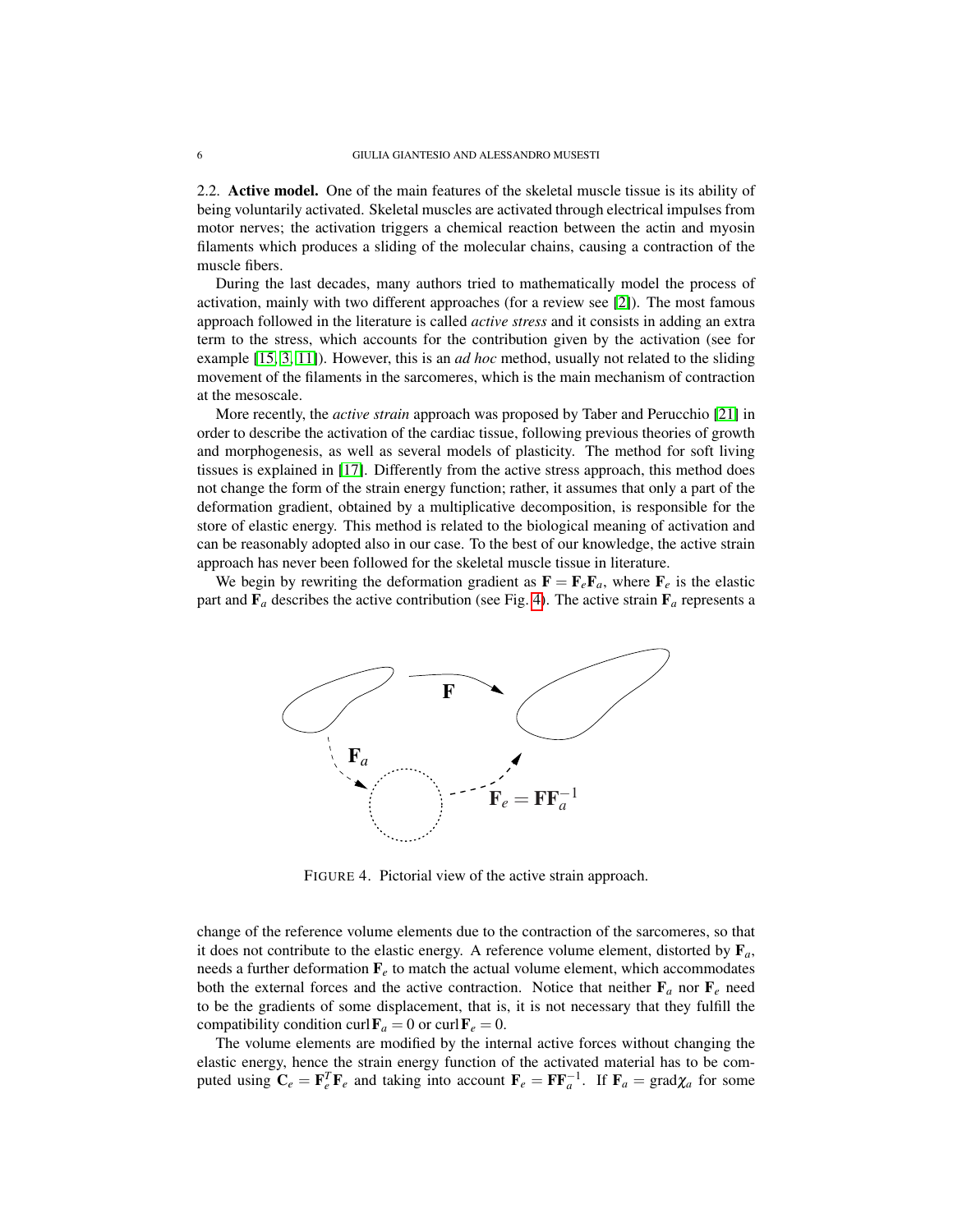displacement  $\chi_a$ , then from Fig. [4](#page-5-1) by a change of variables it is easy to see that

$$
\int_{\chi_a(\Omega)} W(\mathbf{C}_e) d\widehat{V} = \int_{\Omega} W(\mathbf{F}_a^{-T} \mathbf{C} \mathbf{F}_a^{-1}) (\det \mathbf{F}_a) dV.
$$

The right-hand side of the previous equation is well defined also when  $\mathbf{F}_a$  does not come from a global displacement, and it describes the strain energy of the active body. We then obtain the modified hyperelastic energy density

<span id="page-6-0"></span>
$$
\widehat{W}(\mathbf{C}) = (\det \mathbf{F}_a) W(\mathbf{C}_e) = (\det \mathbf{F}_a) W(\mathbf{F}_a^{-T} \mathbf{C} \mathbf{F}_a^{-1}).
$$

We now have to model the active part  $\mathbf{F}_a$ . Since the activation of the muscle consists in a contraction along the fibers, we choose

(5) 
$$
\mathbf{F}_a = \mathbf{I} - \gamma \mathbf{m} \otimes \mathbf{m},
$$

where  $0 \le \gamma < 1$  is a dimensionless parameter representing the relative contraction of activated fibers ( $\gamma = 0$  meaning no activation). Then the modified strain energy density becomes

<span id="page-6-1"></span>(6) 
$$
\widehat{W}(\mathbf{C}) = (1 - \gamma)W(\mathbf{C}_e) = (1 - \gamma)\frac{\mu}{4} \left\{ \frac{1}{\alpha} \left[ e^{\alpha(I_e - 1)} - 1 \right] + K_e - 1 \right\},
$$

$$
I_e = \frac{w_0}{3} tr(\mathbf{C}_e) + (1 - w_0) tr(\mathbf{C}_e \mathbf{M}), \ \ K_e = \frac{w_0}{3} tr(\mathbf{C}_e^{-1}) + (1 - w_0) tr(\mathbf{C}_e^{-1} \mathbf{M}).
$$

The corresponding first Piola-Kirchhoff stress tensor is given by

<span id="page-6-2"></span>
$$
\widehat{\mathbf{F}} = \det \mathbf{F}_a \frac{\partial W}{\partial \mathbf{F}_e} \mathbf{F}_a^{-1} - \widehat{p} \mathbf{F}^{-T} =
$$
\n
$$
= \frac{\mu}{2} (1 - \gamma) \mathbf{F}_e \left\{ e^{\alpha (I_e - 1)} \left[ \frac{w_0}{3} \mathbf{I} + (1 - w_0) \mathbf{M} \right] - \mathbf{C}_e^{-1} \left[ \frac{w_0}{3} \mathbf{I} + (1 - w_0) \mathbf{M} \right] \mathbf{C}_e^{-1} \right\} \mathbf{F}_a^{-1}
$$
\n
$$
- \widehat{p} \mathbf{F}^{-T},
$$

where  $\hat{p}$  accounts for the incompressibility constraint det **C** = 1. Notice that, since the activation [\(5\)](#page-6-0) does not preserve volume and the material has to be globally incompressible, one has that det  $C_e \neq 1$ , so that the material is elastically compressible. As far as the strain energy density is concerned, a factor  $(1 - \gamma)$  appears in [\(6\)](#page-6-1) which keeps into account the compressibility of F*a*. It would be interesting to study also other kinds of passive energies, involving the quantity det $C$ , in order to better describe the elastic compressibility of the material.

In Fig. [5](#page-7-0) we represent, for several values of the parameter  $\gamma$ , the stress-strain curve for a uniaxial tension along the fibers. If the muscle is activated ( $\gamma > 0$ ), then (the absolute value of) the stress increases with  $\gamma$  and the value of the stretch such that the stress is zero becomes less than one.

## 3. MODELLING THE ACTIVATION ON EXPERIMENTAL DATA

The activation parameter  $\gamma$ , which was assumed constant in the previous section, in fact usually depends on the deformation gradient. In typical experiments on a tetanized skeletal muscle it is apparent that the contraction of the fibers due to activation varies with their stretch, reaching a maximum value and then decreasing. Fig. [6](#page-8-0) shows the qualitative relation between the elongation and the developed stress. This section will be devoted to taking into account this phenomenon. Specifically, the expression of  $\gamma$  will be determined matching an experiment-based relation between stress and strain with our model [\(7\)](#page-6-2).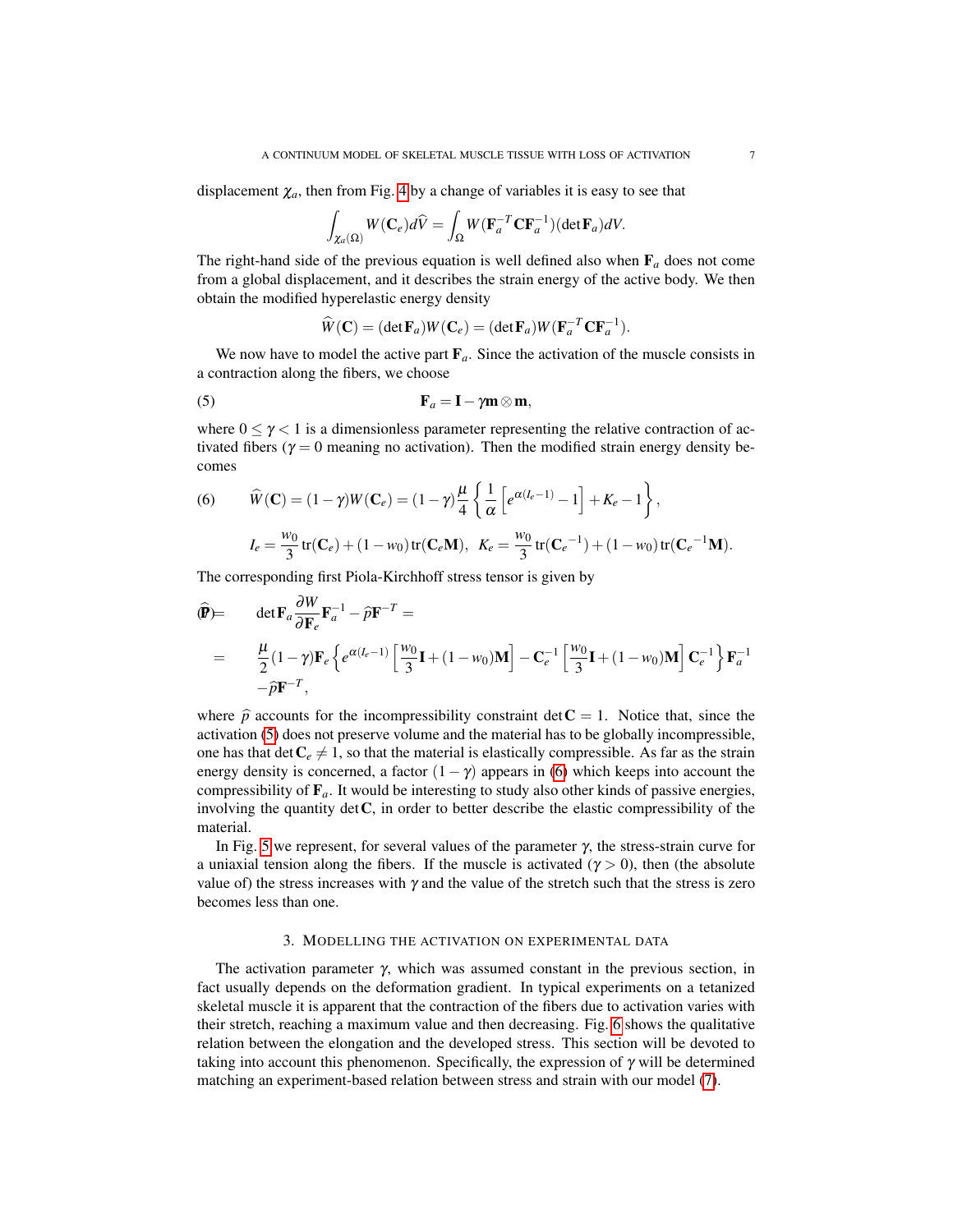

<span id="page-7-0"></span>FIGURE 5. Stress-stretch curves in uniaxial tension for several values of  $γ$  from 0 to 0.4.

In order to find the relation between stress and strain, the experiments *in vivo* are usually performed in two steps. First, the stress-strain curve is obtained without any activation (*passive curve*). Second, by an electrical stimulus the muscle is isometrically kept in a tetanized state and the *total stress-strain curve* is plotted. The last curve, which is qualitatively represented in Fig. [6,](#page-8-0) depends on the reciprocal position of actin and myosin chains. By taking the difference of the two curves one can obtain the *active curve*, describing the amount of stress due to activation. It is useful to find a mathematical expression of such a curve, in order to take into account the experimental behavior of the active contraction. This issue has already been addressed in several papers, see e.g. [\[7,](#page-15-2) [11,](#page-15-3) [22,](#page-15-15) [23,](#page-15-16) [13,](#page-15-17) [3,](#page-14-1) [4\]](#page-15-4).

Denoting with  $\lambda$  the ratio between the current length of the muscle and its original length, we assume the active curve to be of the form

<span id="page-7-1"></span>(8) 
$$
P_{act}(\lambda) = \begin{cases} P_{opt} \exp \left[ -k \frac{(\lambda^2 - \lambda_{opt}^2)^2}{\lambda - \lambda_{min}} \right] & \text{if } \lambda > \lambda_{min}, \\ 0 & \text{otherwise}, \end{cases}
$$

where  $\lambda_{min}$  is the minimum stretch value after which the activation starts (*i.e.* the lower bound for the stretch at which the myofilaments begin to overlap) and *k* is merely a fitting parameter. The coordinates  $(\lambda_{opt}, P_{opt})$  identify the position of the maximum of the curve. As it is explained in [\[7\]](#page-15-2), the value of *Popt* takes into account some information at the mesoscale level, such as the number of activated motor units and the interstimulus interval; according to the literature [\[7,](#page-15-2) [11\]](#page-15-3), it is set at  $P_{opt} = 73.52 \text{ kPa}$ . The numerical values of the other three parameters, deduced through least squares optimization on the data reported in [\[10\]](#page-15-8), are given in Table [2.](#page-8-1) The expression [\(8\)](#page-7-1) has the advantage of describing the asymmetry between the ascending and descending branches of the active curve obtained in [\[10\]](#page-15-8). Indeed, even if the asymmetry is not so evident in their curve, due to the fact that there are only few data on the descending branch, it is a typical feature of several experimentally measured sarcomere length-force relation. Moreover, as one can easily see in Fig. [7,](#page-8-2) the convex behavior of the data nearby  $\lambda_{min}$  is well fitted.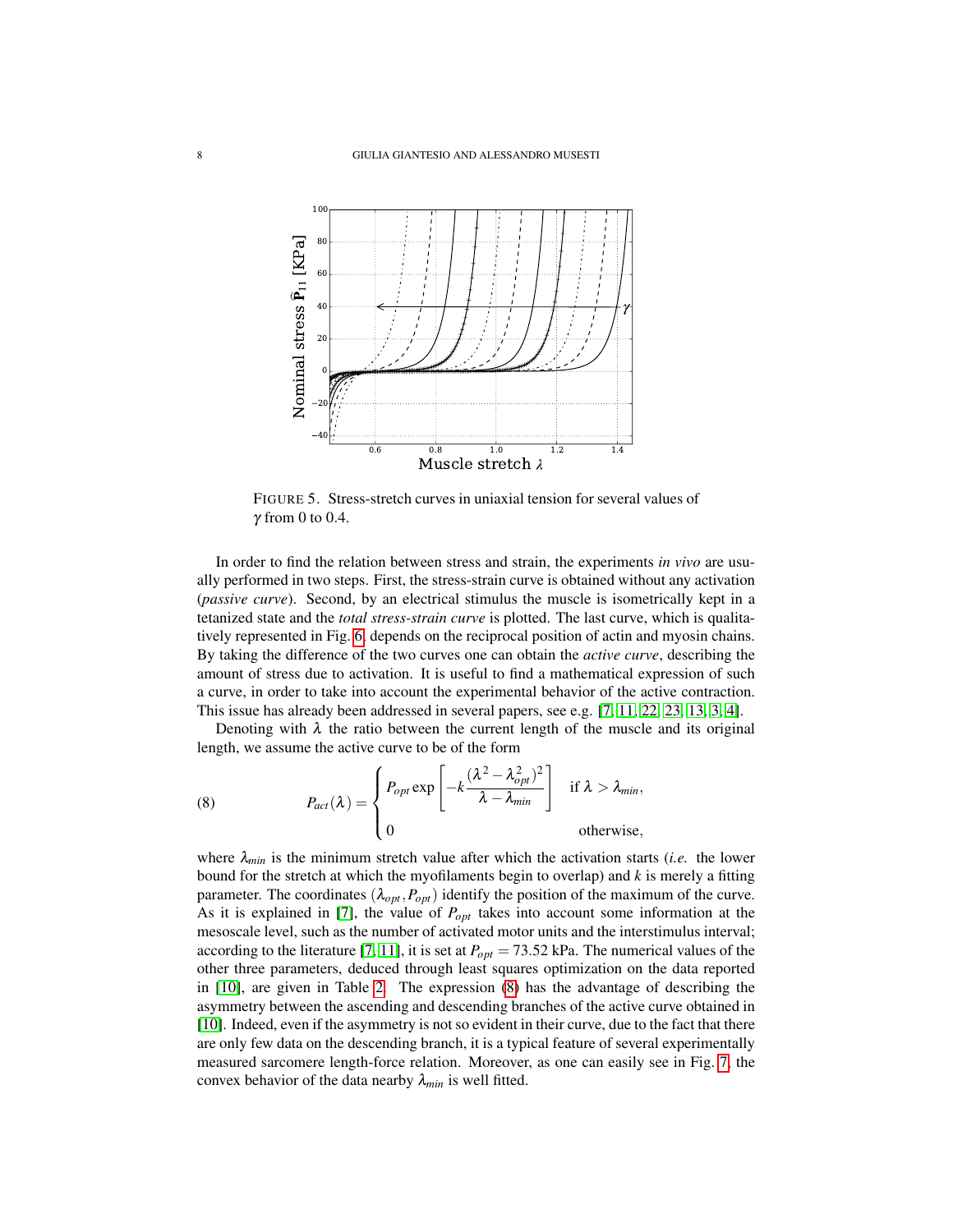

<span id="page-8-0"></span>FIGURE 6. Length-tension relationship of a sarcomere. Here we denote by L<sub>opt</sub> the length at which the sarcomere produces the maximum force in isometric experiments, by  $L_0$  the rest length and by  $L_{min}$  the minimal length of the sarcomere (fully activated).

<span id="page-8-1"></span>TABLE 2. Material parameters of the active model.

| $\lambda_{min}$ [-] | $\lambda_{opt}$ [-] | $K$  - | $P_{opt}$ [kPa] |
|---------------------|---------------------|--------|-----------------|
| 0.6243              | .1704               | 9.4342 | 72 50           |



<span id="page-8-2"></span>FIGURE 7. Plot of the active curve [\(8\)](#page-7-1) with the parameters reported in Table [2](#page-8-1) together with the representation of the experimental data given in [\[10\]](#page-15-8).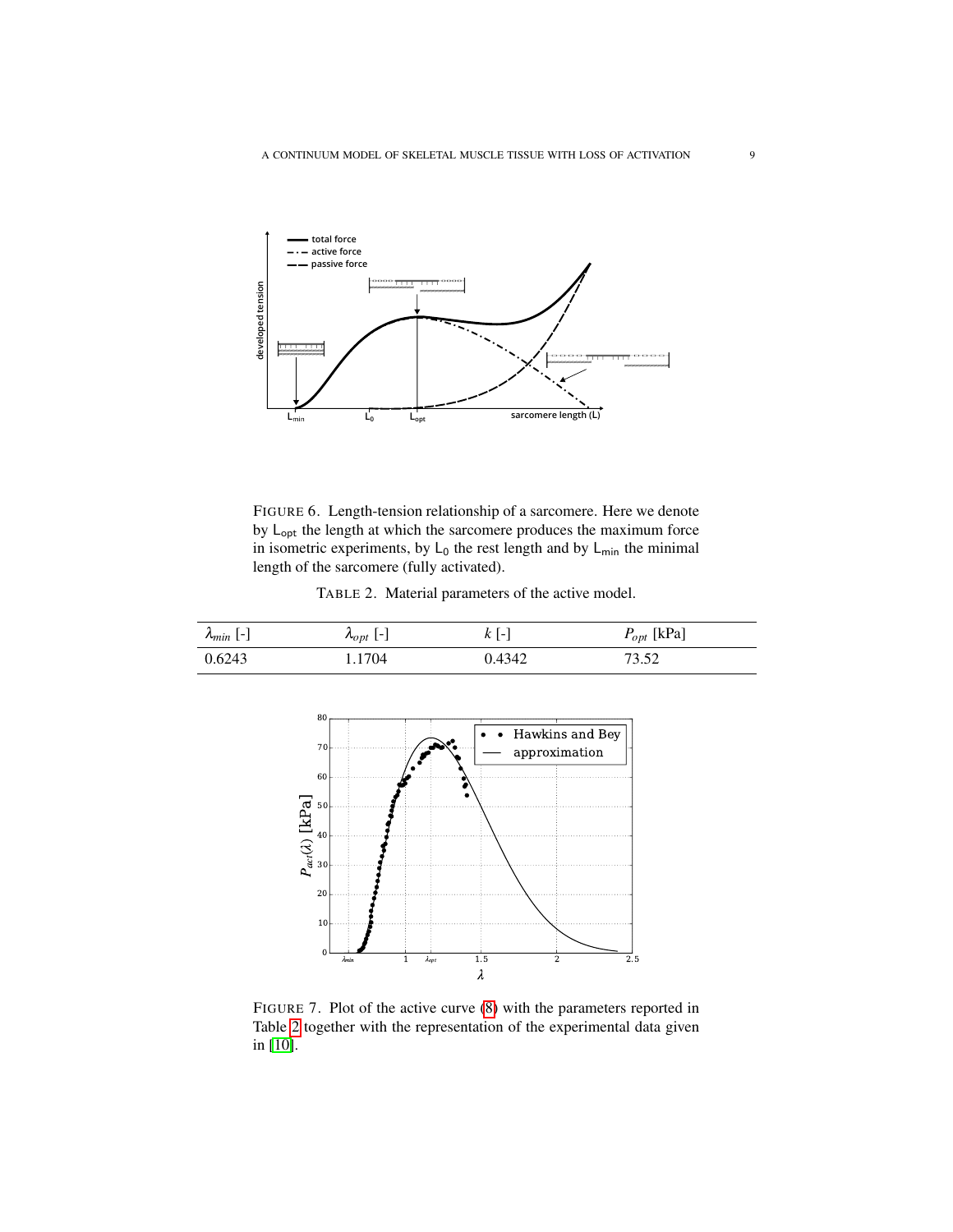<span id="page-9-0"></span>3.1. The activation parameter  $\gamma$  as a function of the elongation. Now our aim is to obtain  $P_{act}(\lambda)$  given in [\(8\)](#page-7-1) from the model described in Section [2.2.](#page-5-0) In order to reach our purpose, we have to model the activation parameter  $\gamma$  as a function of the stretch.

As in the experiments of Hawkins and Bey [\[10\]](#page-15-8), let us consider a uniaxial simple tension along the fibers. For simplicity, we assume that the fibers follow the direction  $\mathbf{m} = \mathbf{e}_1$ . Since the skeletal muscle tissue is modeled as an incompressible transversely isotropic material, the general form of the deformation gradient  $F$  is given by

$$
\mathbf{F} = \begin{pmatrix} \lambda & 0 & 0 \\ 0 & \frac{1}{\sqrt{\lambda}} & 0 \\ 0 & 0 & \frac{1}{\sqrt{\lambda}} \end{pmatrix}.
$$

Then using the notation introduced in Section [2.2,](#page-5-0) one has

$$
\mathbf{C}_{e} = \begin{pmatrix} \frac{\lambda^{2}}{(1-\gamma)^{2}} & 0 & 0\\ 0 & \frac{1}{\lambda} & 0\\ 0 & 0 & \frac{1}{\lambda} \end{pmatrix},
$$
  
\n
$$
I_{e} = \frac{w_{0}}{3} \left[ \frac{\lambda^{2}}{(1-\gamma)^{2}} + \frac{2}{\lambda} \right] + (1-w_{0}) \frac{\lambda^{2}}{(1-\gamma)^{2}},
$$
  
\n
$$
K_{e} = \frac{w_{0}}{3} \left[ \frac{(1-\gamma)^{2}}{\lambda^{2}} + 2\lambda \right] + (1-w_{0}) \frac{(1-\gamma)^{2}}{\lambda^{2}}
$$

.

In this case, it is convenient to look at the strain energy as a function of the stretch  $\lambda$ and the activation parameter  $\gamma$ :

(9) 
$$
\widehat{W}(\lambda, \gamma) = (1 - \gamma)W(\lambda, \gamma) = (1 - \gamma)\frac{\mu}{4}\left\{\frac{1}{\alpha}\left[e^{\alpha(I_e - 1)} - 1\right] + K_e - 1\right\}.
$$

Then the nominal stress along the fiber direction is given by

(10) 
$$
P_{tot}(\lambda, \gamma) := \frac{\partial \widehat{W}}{\partial \lambda} = (1 - \gamma) \frac{\mu}{4} \left[ I'_e e^{\alpha(I_e - 1)} + K'_e \right],
$$

where

$$
I'_e = \frac{\partial I_e}{\partial \lambda} = 2 \frac{w_0}{3} \left[ \frac{\lambda}{(1-\gamma)^2} - \frac{1}{\lambda^2} \right] + 2(1-w_0) \frac{\lambda}{(1-\gamma)^2},
$$
  

$$
K'_e = \frac{\partial K_e}{\partial \lambda} = 2 \frac{w_0}{3} \left[ -\frac{(1-\gamma)^2}{\lambda^3} + 1 \right] - 2(1-w_0) \frac{(1-\gamma)^2}{\lambda^3}.
$$

We can get the passive stress by setting  $\gamma = 0$ :

<span id="page-9-1"></span>
$$
P_{pas}(\lambda) := P_{tot}(\lambda, 0) = \frac{\mu}{2} \left\{ \left[ \left( 1 - \frac{2}{3} w_0 \right) \lambda - \frac{w_0}{3} \frac{1}{\lambda^2} \right] e^{\alpha \left[ \left( 1 - \frac{2}{3} w_0 \right) \lambda^2 + \frac{w_0}{3} \frac{2}{\lambda} - 1 \right]} - \left( 1 - \frac{2}{3} w_0 \right) \frac{1}{\lambda^3} + \frac{w_0}{3} \right\}.
$$

We remark that the values of  $P_{tot}$  and  $P_{pas}$  can also be obtained by computing the first component of the stress given by [\(7\)](#page-6-2) and [\(3\)](#page-3-1) after finding the hydrostatic pressure from the conditions  $\hat{P}_{22} = \hat{P}_{33} = P_{22} = P_{33} = 0$  (traction-free lateral surface).

Our aim is to find the value of  $\gamma$  such that

(12) 
$$
P_{tot}(\lambda, \gamma) = P_{act}(\lambda) + P_{pas}(\lambda),
$$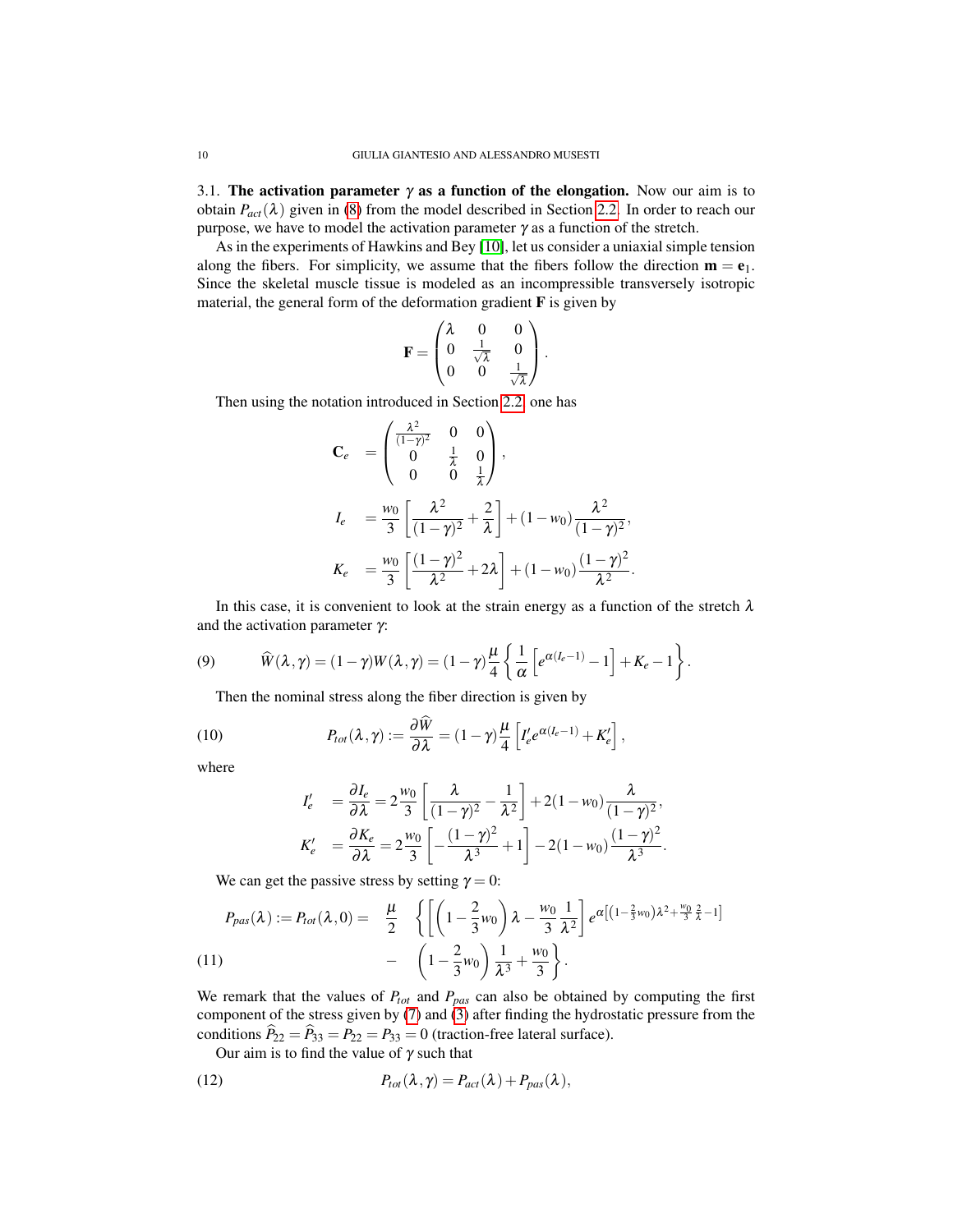where  $P_{act}(\lambda)$  is given by [\(8\)](#page-7-1). Unfortunately, this leads to an equation for  $\gamma$  which cannot be explicitly solved:

<span id="page-10-0"></span>(13) 
$$
(1 - \gamma) \left\{ \left[ \left( 1 - \frac{2}{3} w_0 \right) \frac{\lambda}{(1 - \gamma)^2} - \frac{w_0}{3} \frac{1}{\lambda^2} \right] e^{\alpha \left[ \left( 1 - \frac{2}{3} w_0 \right) \frac{\lambda^2}{(1 - \gamma)^2} + \frac{w_0}{3} \frac{2}{\lambda} - 1 \right]} + \frac{w_0}{3} - \left( 1 - \frac{2}{3} w_0 \right) \frac{(1 - \gamma)^2}{\lambda^3} \right\} = \frac{2}{\mu} \left[ P_{act}(\lambda) + P_{pas}(\lambda) \right].
$$

However one can employ standard numerical methods and plot the solution. Fig. [8](#page-11-0)1, which is obtain by a bisection method, shows  $\gamma$  as a function of  $\lambda$ . We remark that  $\gamma$  vanishes before  $\lambda_{min}$ , indeed in this region there is no difference between total and passive stress. The corresponding behavior of the stresses is plotted in Fig.  $8<sub>2</sub>$ , which is very similar to the representative plot of Fig. [6.](#page-8-0)

We emphasize that the previous model is not strictly hyperelastic, since in the expres-sion of the stress [\(7\)](#page-6-2) the derivative of  $\gamma$  with respect to **F** has been neglected. We are now working on a truly hyperelastic model, which can be useful for some numerical implementations.

<span id="page-10-1"></span>3.2. Loss of activation. We now want to describe from a mathematical point of view the loss of performance of a skeletal muscle tissue. As we have already explained in the Introduction, this is one of the main effects of *sarcopenia*, which is a typical syndrome of advanced age.

In [\[14,](#page-15-18) [24\]](#page-15-19) it is remarked that aging is associated with changes in muscle mass, composition, activation and material properties. In sarcopenic muscle, there is a loss of motor units *via* denervation and a net conversion in slow fibers, with a resulting loss in muscle power. Hence, the loss of performance of a sarcopenic muscle can be described as a weakening of the activation of the fibers.

Unfortunately, as far as we know, there are no experimental data describing a uniaxial simple tension along the fibers of a sarcopenic muscle. For this reason, we try to describe the loss of activation by a parameter *d* which lowers the curve  $P_{act}(\lambda)$  given by [\(8\)](#page-7-1). The parameter *d* describes the percentage of *disease* or *damage*: if *d* = 0, then the muscle is healthy. In order to get our aim, we multiply the function  $P_{act}(\lambda)$  by the factor  $1-d$ , as one can see in Fig. [9.](#page-12-0) Notice that such a choice can be overly simple: for instance, it implies that the maximum is always attained at  $\lambda_{opt}$ , even if there is no experimental evidence of that. However, the presence of *d* allows to describe, at least qualitatively, the loss of performance of a muscle, which is one of the goals of our model.

#### 4. NUMERICAL VALIDATION

<span id="page-10-2"></span>Finally, we simulate numerically the contraction and the elongation of a slab of skeletal muscle tissue represented by a cylinder. We assume radial symmetry, so that the mesh is a rectangle. The ends of the cylinder are assumed to remain perpendicular to the axial direction. The rectangle is modeled by the hyperelastic model presented in the previous sections. The active contractile fibers are aligned along the length of the rectangle, which coincides with  $e_1$ . The passive and active material parameters are given in Tables [2.1](#page-3-1) and [2,](#page-8-1) respectively. Concerning the boundary conditions, the cylinder is fixed at one end and elongated to a given length, in order to recreate the situation of the experiments reported in [\[10\]](#page-15-8). The lateral surface is assumed to be tension-free.

The analysis is performed by using the computing environment FEniCS. The FEniCS Project [\[1\]](#page-14-2) is a collection of numerical software, supported by a set of novel algorithms and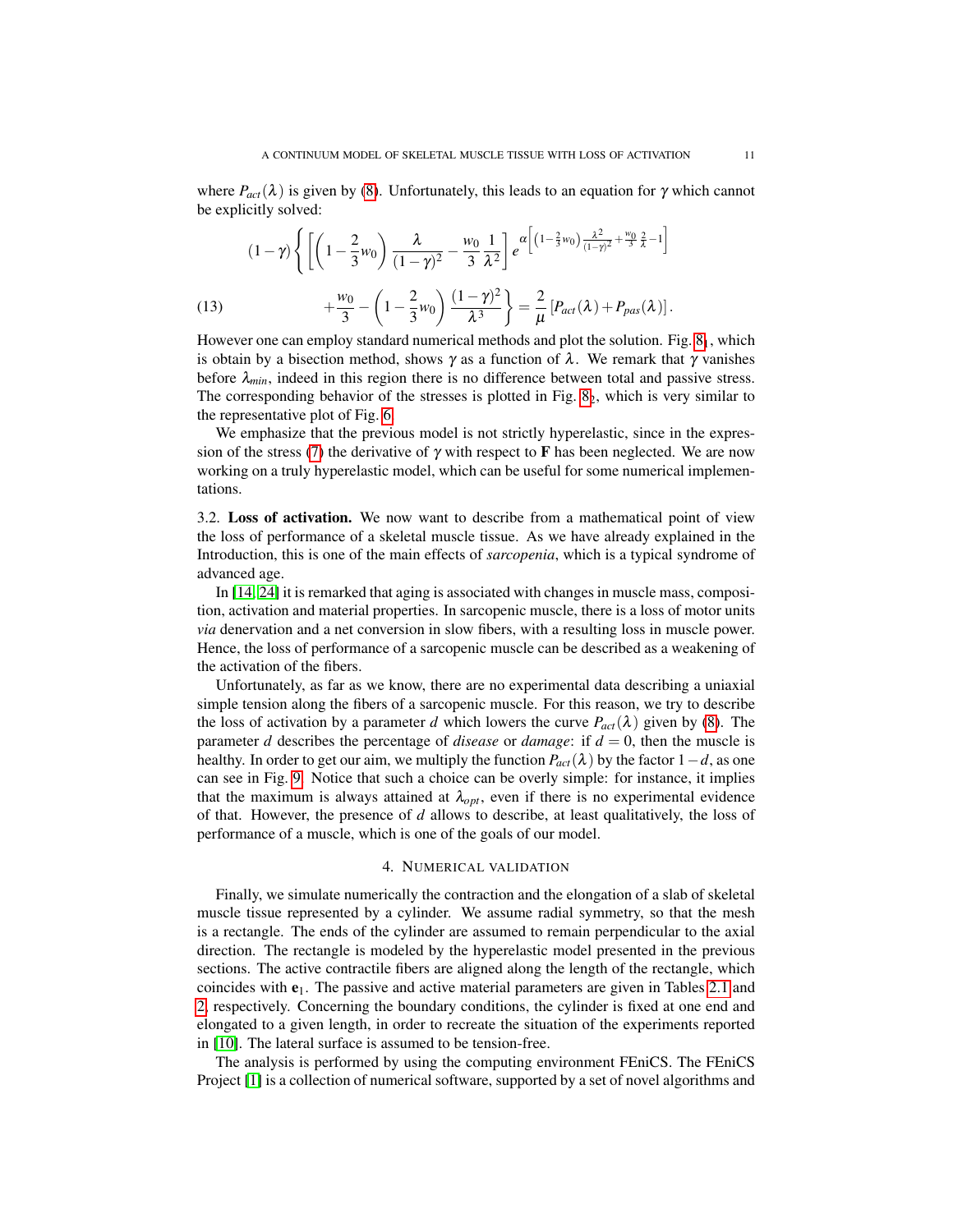

<span id="page-11-0"></span>FIGURE 8. The first figure shows the behavior of  $\gamma$  when  $\lambda$  varies: the corresponding plots of *Ptot* and *Pact* are given in the second figure, together with *Ppas*.

techniques, aimed at the automated solution of differential equations using finite element methods.

As it is explained in Section [3.1,](#page-9-0) one of the main features of our model is the dependence of the activation parameter  $\gamma$  on the stretch  $\lambda$ . The function  $\gamma(\lambda)$  solves the implicit equation [\(13\)](#page-10-0), which ensures that the corresponding stress curves fit the experimental data. However, even if this equation can be solved using numerical methods, it is interesting to find an explicit function in order to analyze qualitatively the active model and to run the simulations in FEniCS. Moreover, the explicit function  $\gamma(\lambda)$  has to be very precise, since a slight error on  $\gamma$  deeply affects the behavior of the total stress. Hence, it is reasonable to relate the expression of  $\gamma$  to the material parameters and the quantities involved in [\(13\)](#page-10-0). An idea is to isolate the exponential in [\(13\)](#page-10-0) and to express its exponent by a first step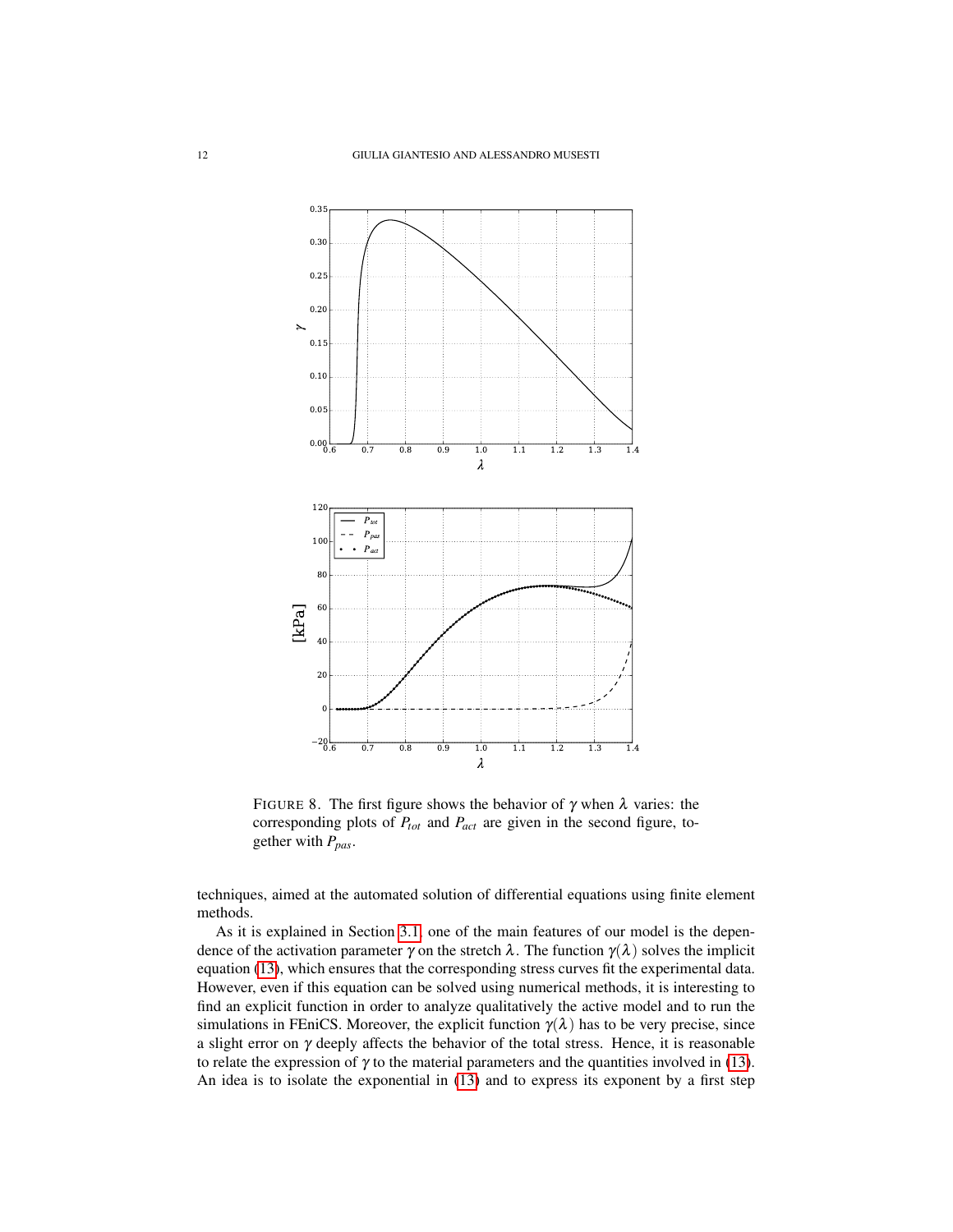

<span id="page-12-0"></span>FIGURE 9. Plot of  $(1-d)P_{act}(\lambda)$  vs  $\lambda$  when *d* varies from 0 to 0.5.

approximation of a fixed-point method. We then obtain the following expression of  $γ$ :

<span id="page-12-1"></span>
$$
(14) \quad \gamma(\lambda) = \begin{cases} a \left[ \sqrt{\frac{1 - \frac{2}{3}w_0}{\alpha} + \frac{w_0}{3\lambda_{min}}} \lambda_{min} - \sqrt{\frac{1 - \frac{2}{3}w_0}{\frac{g(\lambda)}{\alpha} + \frac{w_0}{3\lambda}}} \lambda \right] & \text{if } \lambda > \lambda_{min}, \\ 0 & \text{otherwise}, \end{cases}
$$
\n
$$
g(\lambda) = \ln \alpha + \alpha \left( 1 - \frac{w_0}{\lambda} \right) - \frac{1}{2} \ln \left( \frac{1 - \frac{2}{3}w_0}{\frac{1}{\alpha} + \frac{w_0}{3\lambda}} \right)
$$

λ

$$
+\ln\left\{b\frac{2}{\mu}\left[P_{act}(\lambda)+P_{pas}(\lambda)\right]+\sqrt{\frac{1-\frac{2}{3}w_0}{\frac{1}{\alpha}+\frac{w_0}{3\lambda}}}\left[\frac{\left(1-\frac{2}{3}w_0\right)^2}{\frac{1}{\alpha}+\frac{w_0}{3\lambda}}-\lambda\frac{w_0}{3}\right]\right\},\right\
$$

where *a* and *b* are dimensionless fitting parameters: *a* is related to the magnitude of  $\gamma$ , while *b* acts on the curves [\(8\)](#page-7-1) and [\(11\)](#page-9-1), which are the terms of the equation not depending on γ. Performing a least square optimization on the resulting *Pact*, one gets *a* = 1.0133 and  $b = 0.2050$ .

Fig. [10](#page-13-0) shows the plot of the function  $\gamma(\lambda)$  given in [\(14\)](#page-12-1) in comparison to the numerical solution of equation [\(13\)](#page-10-0) obtained by a bisection method. Notice that the function defined in [\(14\)](#page-12-1) is continuous; in particular we impose  $\gamma(\lambda_{min}) = 0$ , so that the starting value of activation does not change. Moreover, the function approximates very well the numerical values of  $\gamma$  in the range 0.7 <  $\lambda$  < 1.5. However, the fitting is not so good when  $\lambda$  becomes larger: for instance, the function is negative for  $\lambda \geq 1.6$ . Nevertheless, the latter behavior of  $\gamma$  does not influence too much the curve  $P_{tot}$ , since in that region  $P_{pas} \gg P_{act}$ . Indeed, one can even neglect the activation for large stretches. The total stress response is plotted in Fig. [11](#page-13-1) in comparison to the data given in [\[10\]](#page-15-8).

Finally, it is interesting to run the simulations in the case of loss of activation, *i.e.* when the damage parameter *d* varies. In order to find the suitable activation function  $\gamma(\lambda)$ , it is sufficient to multiply the term  $P_{act}$  in [\(14\)](#page-12-1) by  $(1 - d)$ . As one would expect from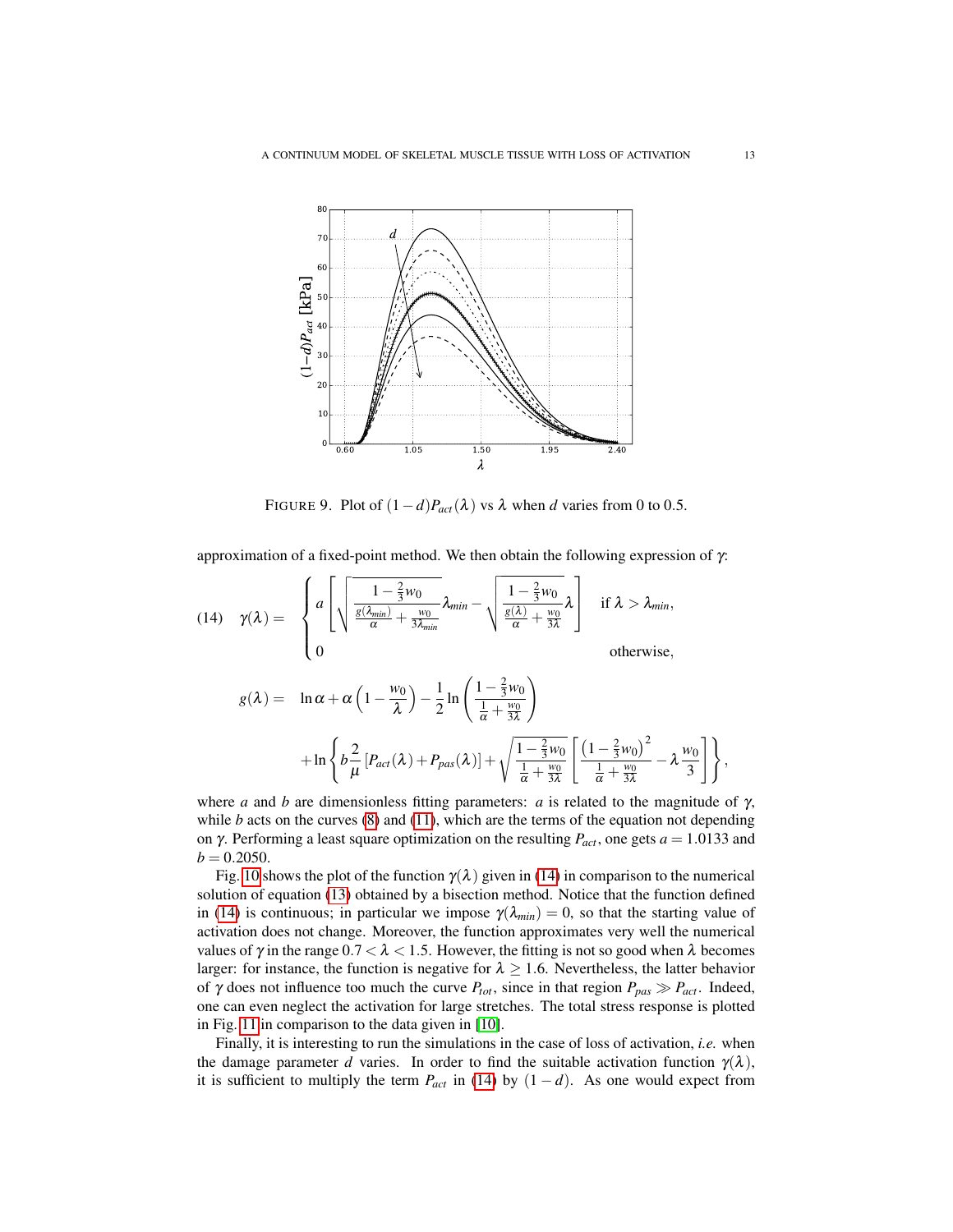

<span id="page-13-0"></span>FIGURE 10. Comparison between the behavior of  $\gamma(\lambda)$  in [\(14\)](#page-12-1) (solid line) and the numerical solution of equation [\(13\)](#page-10-0) (dotted line).



<span id="page-13-1"></span>FIGURE 11. Trend of  $P_{tot}$  when  $\gamma$  is given by [\(14\)](#page-12-1) and  $\lambda$  varies.

Fig. [9,](#page-12-0) we have that when *d* increases the activation  $\gamma$  decreases (Fig. [12](#page-14-3)<sub>1</sub>). This means that lowering the curve of  $P_{act}$  results in a decrease of  $\gamma(\lambda)$ , which leads to a lowered total stress response. As one can see in Fig.  $12<sub>2</sub>$ , the damage parameter mainly affects the value of the stress in the region near  $\lambda_{opt}$ , where the active stress reaches its maximum. However, the qualitative behavior of the stress curve does not change, at least for  $d \leq 0.5$ . In particular, after a plateau, the stress follows the exponential growth of the passive curve.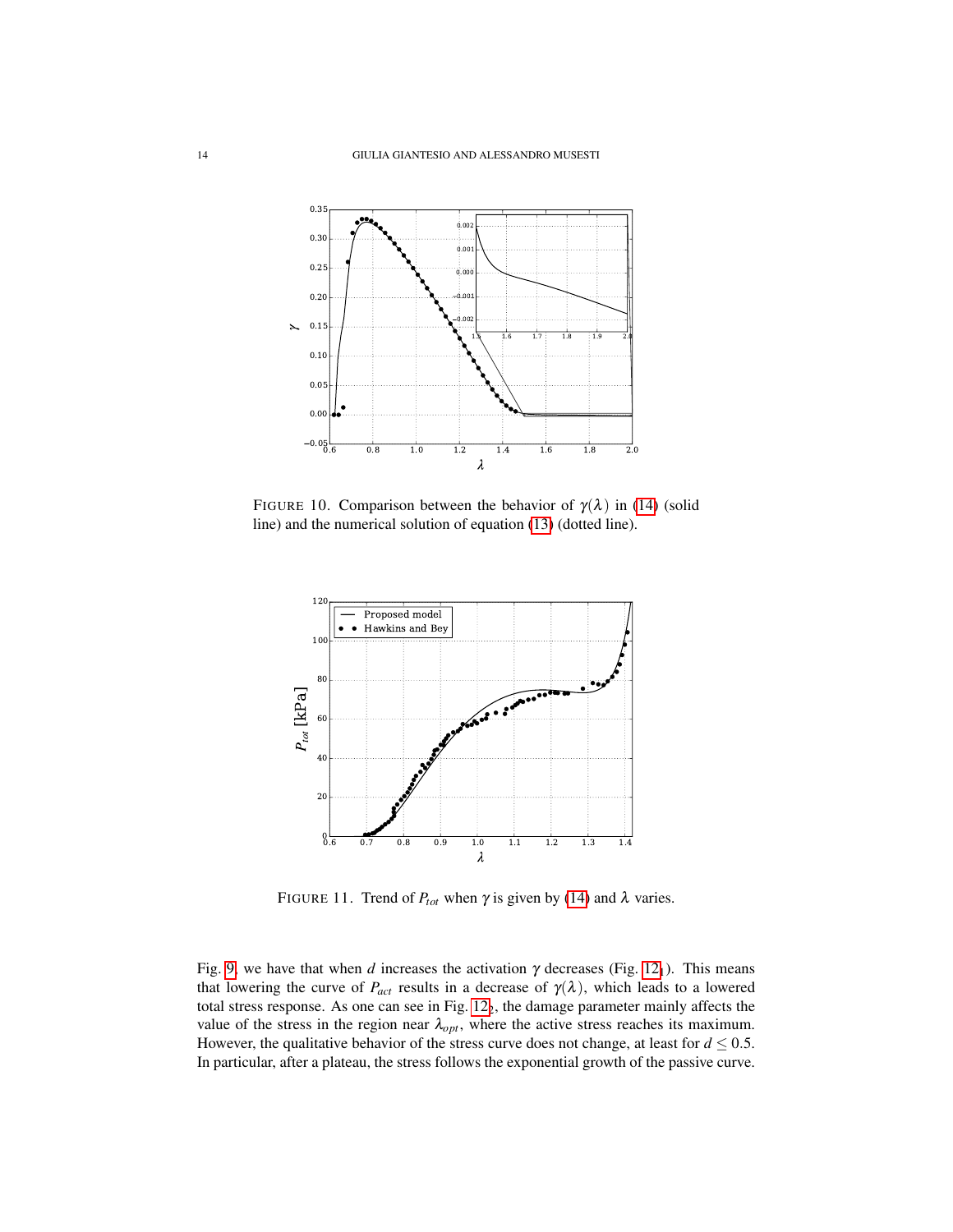

FIGURE 12. Behavior of  $\gamma$  and  $P_{tot}$  when  $\lambda$  varies.

#### <span id="page-14-3"></span>ACKNOWLEDGEMENT

This work has been supported by the project *Active Ageing and Healthy Living* [\[19\]](#page-15-20) of the Universita Cattolica del Sacro Cuore and partially supported by GNFM (Gruppo ` Nazionale per la Fisica Matematica) of INdAM (Istituto Nazionale di Alta Matematica). The authors wish to thank the anonymous referees for their useful comments.

#### **REFERENCES**

- <span id="page-14-2"></span>[1] M. S. Alnæs, J. Blechta, J. Hake, A. Johansson, B. Kehlet, A. Logg, C. Richardson, J. Ring, M. E. Rognes, and G. N. Wells. The FEniCS Project Version 1.5. *Archive of Numerical Software*, 100:9–23, 2015.
- <span id="page-14-0"></span>[2] D. Ambrosi and S. Pezzuto. Active Stress vs. Active Strain in Mechanobiology: Constitutive Issues. *Journal of Elasticity*, 107:199–212, 2012.
- <span id="page-14-1"></span>[3] S. S. Blemker, P. M. Pinsky, and S. L. Delp. A 3D model of muscle reveals the causes of nonuniform strains in the biceps brachii. *Journal of Biomechanics*, 38:657–665, 2005.